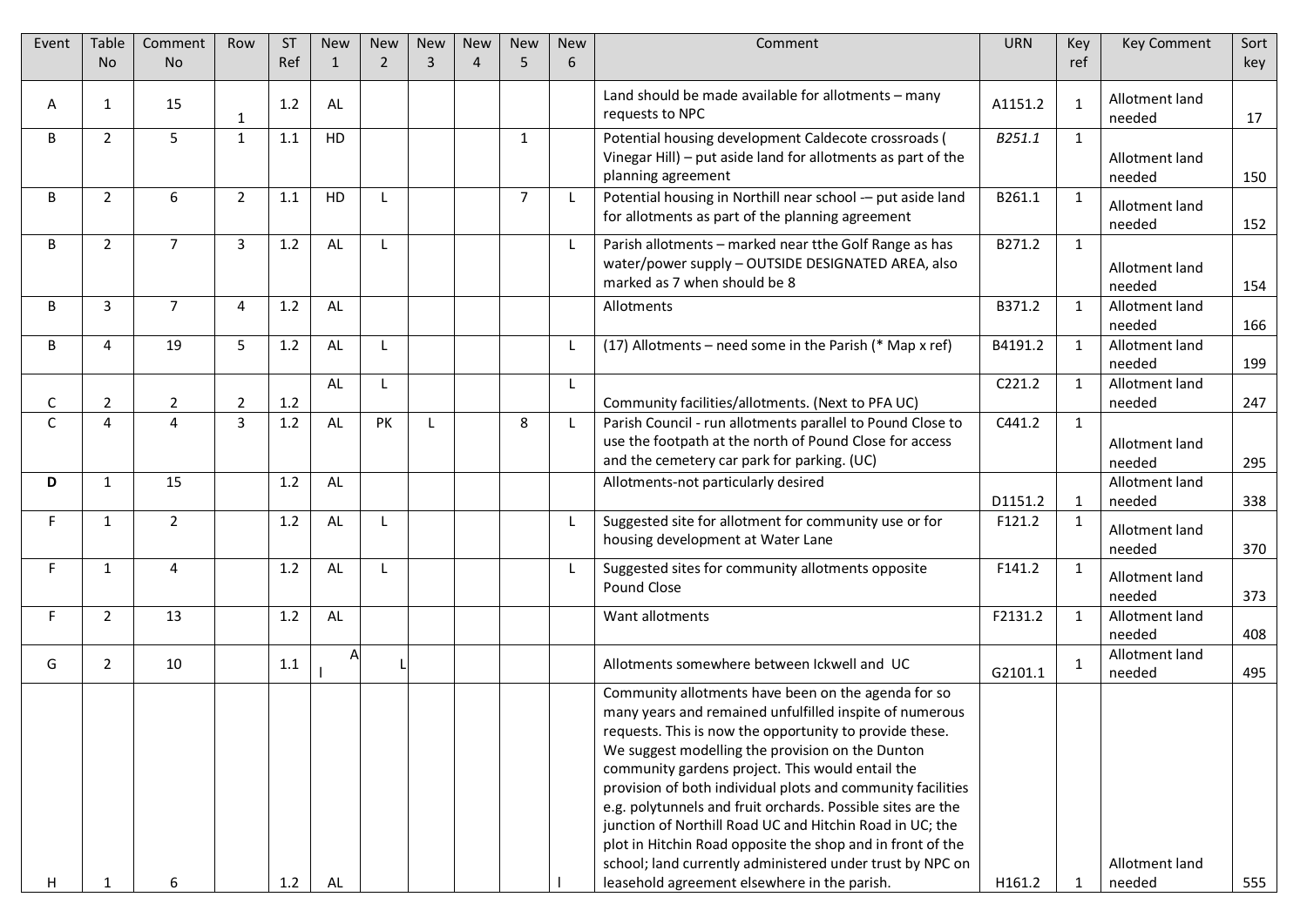| J       | 2                 | 36           |              | 1.2        | Α  |    |  |                | Allotments required - would cause only minimal<br>disruption to land owners (if any)<br>(There should be allotments available for those who wish<br>to grow their own fruit/vegetables/flowers, keep bees,<br>chickens etc. Surely in such a large farming community<br>one of the local farmers could make some space available.<br>Presumably it would actually be fairly lucrative for them<br>to do so V Recent objections from the Sand Lane area<br>Northill were thought generally to be ridiculous and "over<br>the top". The people with allotments are generally nice,<br>sociable people who quietly enjoy growing and would<br>cause minima disruption (if any) | J2361.2 | 1  | Allotment land<br>needed      | 599 |
|---------|-------------------|--------------|--------------|------------|----|----|--|----------------|-----------------------------------------------------------------------------------------------------------------------------------------------------------------------------------------------------------------------------------------------------------------------------------------------------------------------------------------------------------------------------------------------------------------------------------------------------------------------------------------------------------------------------------------------------------------------------------------------------------------------------------------------------------------------------|---------|----|-------------------------------|-----|
| K.      | 1                 | 1            |              | 1.2        | AL |    |  |                | We need allotments locally at an affordable price please                                                                                                                                                                                                                                                                                                                                                                                                                                                                                                                                                                                                                    | K111.2  |    | Allotment land<br>needed      | 620 |
| K       | 1                 | 3            |              | 1.2        | AL |    |  |                | Provision of allotments                                                                                                                                                                                                                                                                                                                                                                                                                                                                                                                                                                                                                                                     | K131.2  | 1  | Allotment land<br>needed      | 622 |
| С       | 2                 | $\mathbf{1}$ | $\mathbf{1}$ | 1.2        | AL | OF |  | $\overline{7}$ | Community facilities allotments/orchards. (Next to PFA<br>UC)                                                                                                                                                                                                                                                                                                                                                                                                                                                                                                                                                                                                               | C211.2  | 3  | Allotments/<br>Orchards       | 246 |
| F.      | $\overline{3}$    | 17           |              | 1.1        | AL |    |  |                | Great to have a community orchard accessible for all ages                                                                                                                                                                                                                                                                                                                                                                                                                                                                                                                                                                                                                   | F3171.1 | 3  | Allotments/<br>Orchards       | 435 |
| F.      | 3                 | 20           |              | 1.2        | AL |    |  |                | Community orchard behind recent new build in Upper<br>Caldecote would be good                                                                                                                                                                                                                                                                                                                                                                                                                                                                                                                                                                                               | F3201.2 | 3  | Allotments/<br>Orchards       | 438 |
| K       | $\overline{2}$    | 6            |              | 1.2        | AL |    |  |                | A community orchard site in UC                                                                                                                                                                                                                                                                                                                                                                                                                                                                                                                                                                                                                                              | K261.2  | 3  | Allotments/<br>orchards       | 625 |
| A       | $\mathbf{2}$      | 14           | 69           | 1.2        | OF |    |  |                | Café opposite U/C Post Office                                                                                                                                                                                                                                                                                                                                                                                                                                                                                                                                                                                                                                               | A2141.2 | 66 | New refreshment<br>facilities | 50  |
| B       | 3                 | 5            | 88           | 1.2        | OF |    |  |                | Community facilities - public house - cafe - ? Where                                                                                                                                                                                                                                                                                                                                                                                                                                                                                                                                                                                                                        | B351.2  | 66 | New refreshment<br>facilities | 164 |
| C       | 1                 | 23           | 100          | 1.2        | OF |    |  |                | Village pub in Ickwell                                                                                                                                                                                                                                                                                                                                                                                                                                                                                                                                                                                                                                                      | C1231.2 | 66 | New refreshment<br>facilities | 232 |
|         |                   |              |              |            | OF | L  |  |                |                                                                                                                                                                                                                                                                                                                                                                                                                                                                                                                                                                                                                                                                             | C1241.2 | 66 | New refreshment               |     |
| С<br>F. | 1<br>$\mathbf{1}$ | 24<br>8      | 101          | 1.2<br>1.2 | OF |    |  |                | Village pub in UC                                                                                                                                                                                                                                                                                                                                                                                                                                                                                                                                                                                                                                                           | F181.2  | 66 | facilities<br>New refreshment | 233 |
|         |                   |              |              |            |    |    |  |                | Site for community centre or pub                                                                                                                                                                                                                                                                                                                                                                                                                                                                                                                                                                                                                                            |         |    | facilities                    | 377 |
| F.      | 3                 | 19           |              | 1.2        | OF |    |  |                | Need café in Upper Caldecote                                                                                                                                                                                                                                                                                                                                                                                                                                                                                                                                                                                                                                                | F3191.2 | 66 | New refreshment<br>facilities | 437 |
| G       | 3                 | 19           |              | 1.2        | OF |    |  |                | Would like a café either alone or within an existing shop                                                                                                                                                                                                                                                                                                                                                                                                                                                                                                                                                                                                                   | G2191.2 | 66 | New refreshment<br>facilities | 525 |
| G       | 3                 | 22           |              | 1.2        | OF | L  |  |                | Would like restaurant/café/pub in UC run by village for<br>village. PFA not a welcoming building - lacks atmosphere                                                                                                                                                                                                                                                                                                                                                                                                                                                                                                                                                         | G2221.2 | 66 | New refreshment<br>facilities | 528 |
| К       | 2                 | 11           |              | 1.2        | OF |    |  |                | A family orientated building, not necessarily licensed, but<br>with games rooms and refreshment facilities. Jordan's<br>Mill is an excellent example of this                                                                                                                                                                                                                                                                                                                                                                                                                                                                                                                | K2111.2 | 66 | New refreshment<br>facilities | 631 |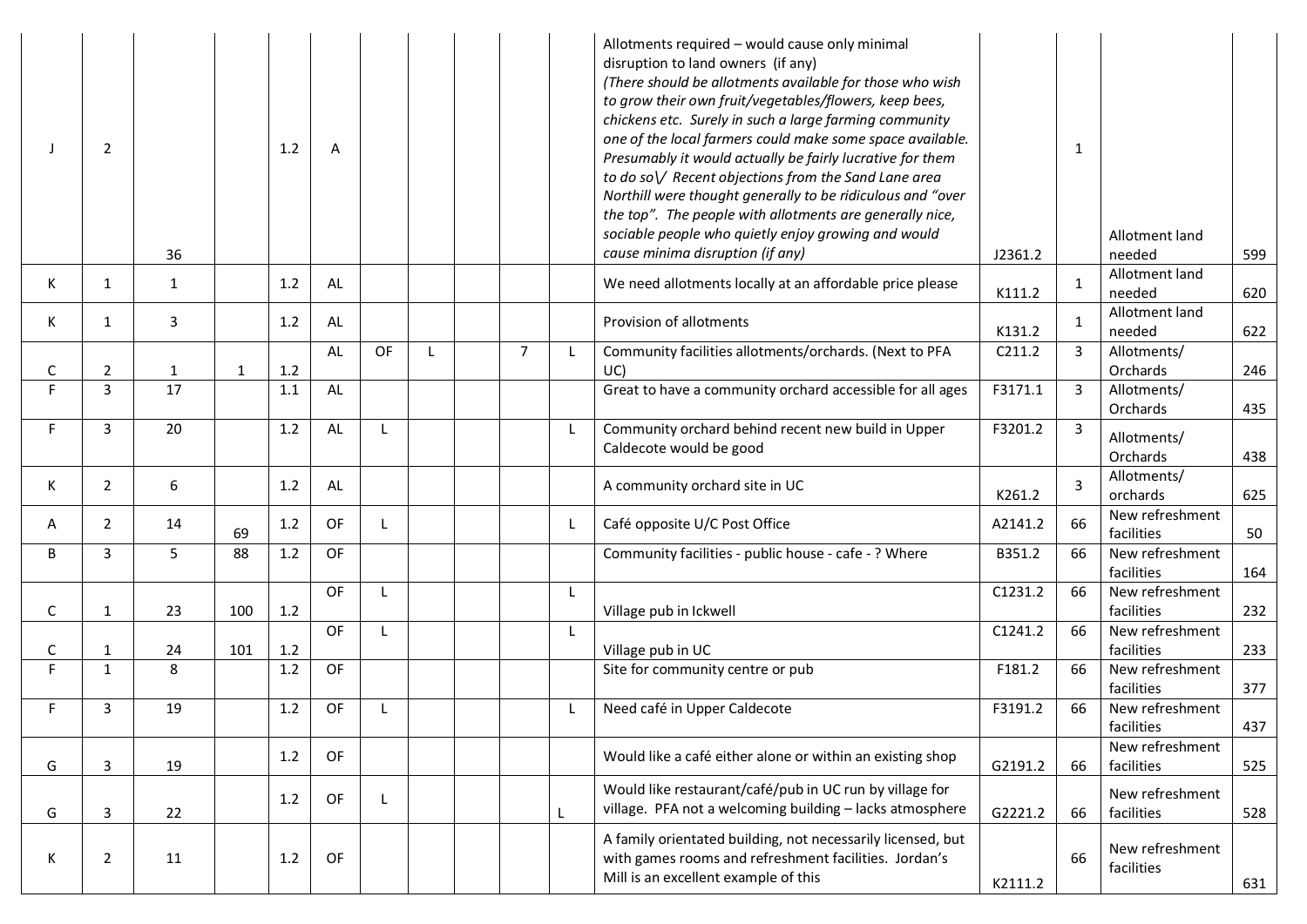| A | 1              | 17             | 13 | 1.3 | <b>CI</b> | $\mathsf T$  |    |    | Better mobile and internet connection, with faster<br>speeds, required                                                                                                                                                                                                                                                                                      | A1171.3  | 73 | New /improved<br>community<br>facilities  | 19  |
|---|----------------|----------------|----|-----|-----------|--------------|----|----|-------------------------------------------------------------------------------------------------------------------------------------------------------------------------------------------------------------------------------------------------------------------------------------------------------------------------------------------------------------|----------|----|-------------------------------------------|-----|
| A | $\overline{2}$ | 15             | 70 | 1.2 | OF        |              |    |    | Health Centre in the parish - Pound Corner/crossroads                                                                                                                                                                                                                                                                                                       | A2151.2  | 73 | New /improved<br>community<br>facilities  | 51  |
| A | $\overline{2}$ | 15             | 71 | 1.2 | OF        |              |    |    | Community Centre in the parish-Pound<br>Corner/crossroads or entering Ickwell                                                                                                                                                                                                                                                                               | A2151.2  | 73 | New /improved<br>community<br>facilities  | 52  |
| A | 3              | 8              | 15 | 1.3 | CI        |              | T  |    | Need fast broadband in Northill and Ickwell for home<br>workers. Parish, Northill & Ickwell                                                                                                                                                                                                                                                                 | A381.3   | 73 | New /improved<br>community<br>facilities  | 79  |
| A | 3              | 9              | 14 | 1.3 | <b>CI</b> | $\mathsf T$  |    |    | Need better mobile phone reception for self employed<br>and home workers                                                                                                                                                                                                                                                                                    | A391.3   | 73 | New /improved<br>community<br>facilities  | 80  |
| B | 1              | $\mathbf{1}$   | 86 | 1.2 | OF        | $\mathsf{T}$ |    |    | Homeworkers need "hub" to socialise and network with<br>their peers / get advice and skills help from peers / keep<br>in touch/ get out of the home/socialise. Could also have<br>separate group for young and old sharing technology<br>across generations. One place in Northill Ickwell, one in U<br>Caldecote. Could be new build or existing building. | B111.2   | 73 | New /improved<br>community<br>facilities  | 101 |
| B | 1              | $\overline{2}$ | 25 | 1.3 | CI        |              |    |    | Parish needs effective broadband and mobile phone<br>connection.                                                                                                                                                                                                                                                                                            | B121.3   | 73 | New /improved<br>community<br>facilities  | 102 |
| B | 1              | 12             | 23 | 1.1 | <b>CI</b> | HD           | F. | 13 | Need improved facilities with new build (solar<br>panels/heat pumps/good drainage/access to<br>gas/electricity) as present facilities<br>(gas/electricity/telephone/broadband/sewage/drainage)<br>poor in places and additional pressure would make it<br>worse- parish wide                                                                                | B1121.1  | 73 | New /improved<br>community<br>facilities  | 118 |
| B | 3              | 4              | 24 | 1.3 | <b>CI</b> | <b>BUS</b>   |    | 11 | Community facilities - broadband that works. Fibre optic<br>cable                                                                                                                                                                                                                                                                                           | B341.3   | 73 | New /improved<br>community<br>facilities  | 163 |
| B | 4              | 5              | 85 | 1.2 | OF        | PK           |    | 15 | Want a new village hall for Upper Caldecote opposite the<br>post office in Hitchin Rd with place to park and with a<br>license                                                                                                                                                                                                                              | B451.2   | 73 | New /improved<br>community<br>facilities  | 179 |
| В | 4              | 8              | 95 | 1.2 | P         | OF           |    | 16 | Play equipment or leisure facilities - bench/BBQ at<br>Pound Close                                                                                                                                                                                                                                                                                          | B481.2   | 73 | New /improved<br>communmity<br>facilities | 183 |
| C | $\mathbf{1}$   | 26             | 13 | 1.3 | <b>CI</b> | L            |    |    | High Speed Broadband throughout parish                                                                                                                                                                                                                                                                                                                      | C126 1.3 | 73 | New /improved<br>community<br>facilities  | 235 |
| C | 3              | 14             | 14 | 1.2 | <b>CI</b> |              |    |    | Improve ADSL or radio or wireless to improve broadband                                                                                                                                                                                                                                                                                                      | C3141.2  | 73 | New /improved<br>community<br>facilities  | 283 |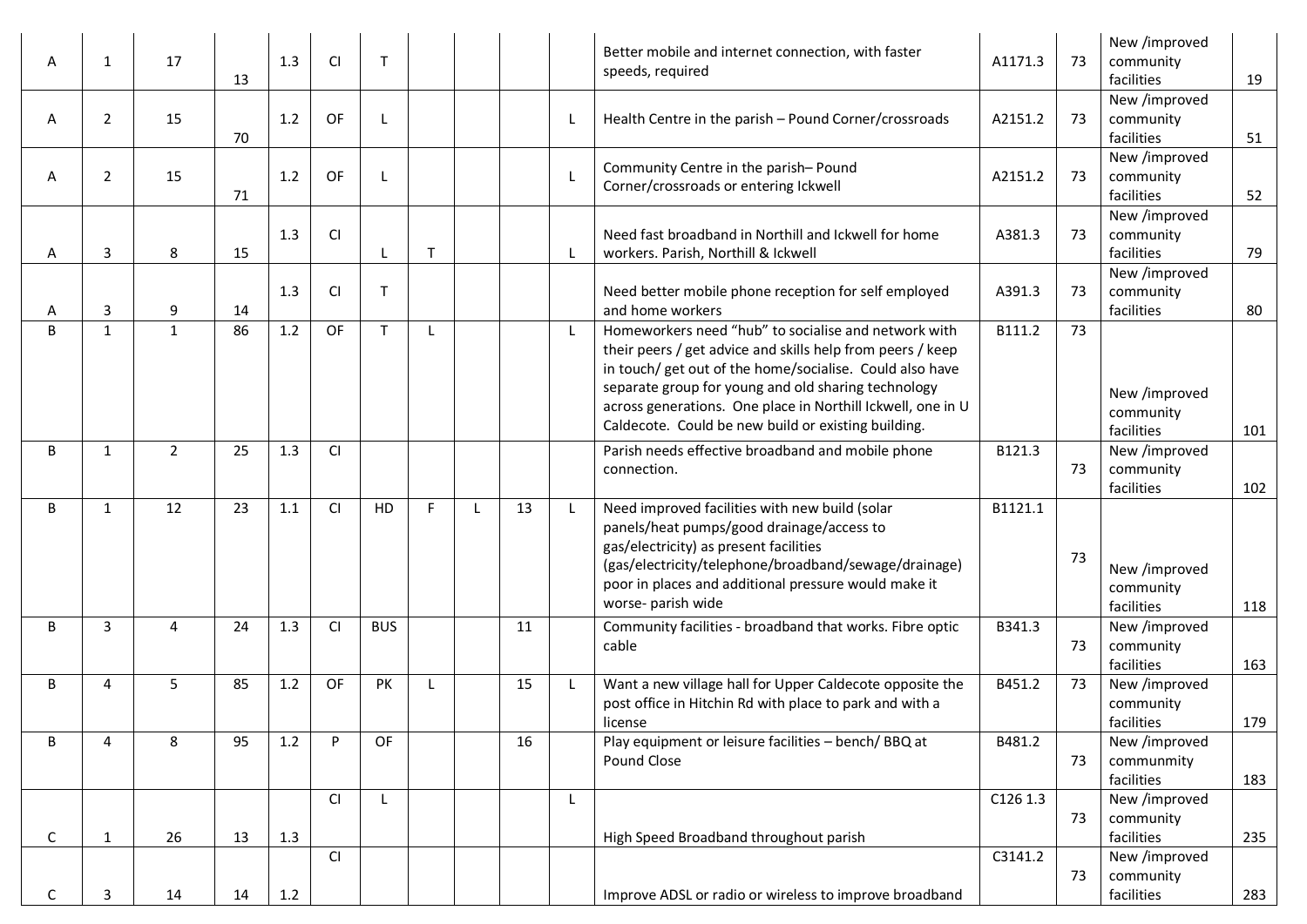| C            | 3              | 15             | 104 | 1.2 | OF        |              |              |   |              | Pub in Upper Caldecote and improve village hall in Upper<br>Caldecote                                                                                                                                                                                                                                                                                                                               | C315 1.2 | 73 | New /improved<br>community<br>facilities | 284 |
|--------------|----------------|----------------|-----|-----|-----------|--------------|--------------|---|--------------|-----------------------------------------------------------------------------------------------------------------------------------------------------------------------------------------------------------------------------------------------------------------------------------------------------------------------------------------------------------------------------------------------------|----------|----|------------------------------------------|-----|
| $\mathsf{C}$ | $\overline{4}$ | 13             | 106 | 1.2 | 73        | $\mathbf{I}$ |              |   |              | The sunflower field at Water Lane farm is ideal for<br>community facilities, eg pub with restaurant which is<br>family friendly. (UC)                                                                                                                                                                                                                                                               | C4131.2  | 73 | New improved<br>community<br>facility    | 304 |
| C            | 4              | 17             | 111 | 2.1 | OF        | -1.          | $\mathsf{L}$ | 4 | $\mathsf{L}$ | The land owned by the Diocese of St Albans which is<br>rarely used by Upper Caldecote lower School should be<br>opened to the public to extend the Green. The ditch that<br>separates the Green from this land should be removed. A<br>facility for dog walkers to let their dogs off the lead could<br>be created. It could also allow a lay-by opposite the shop<br>and also zebra crossing. (UC) | C4172.1  | 73 | New /improved<br>community<br>facilities | 308 |
| C            | $\overline{4}$ | 23             | 15  | 1.3 | <b>CI</b> | $\mathbf{I}$ |              |   | -1           | Free wifi at community village halls. (UC)                                                                                                                                                                                                                                                                                                                                                          | C4231.3  | 73 | New improved<br>community<br>facility    | 317 |
| C            | 4              | 25             | 109 | 1.2 | OF        | $\mathbf{I}$ |              |   | L            | Youth community centre in either Methodist/Church<br>Halls. (UC)                                                                                                                                                                                                                                                                                                                                    | C4251.2  | 73 | New /improved<br>community<br>facilities | 319 |
| E            | $\mathbf{1}$   | $\overline{2}$ | 13  | 1.2 | OF        |              |              |   |              | The parish needs a greater variety of shops                                                                                                                                                                                                                                                                                                                                                         | E121.2   | 73 | New /improved<br>community<br>facilities | 350 |
| E            | 1              | 4              | 17  | 1.2 | P         | $\mathsf{T}$ |              |   |              | An outdoor exercise area for adults should be an<br>additional provision added to existing sport areas.                                                                                                                                                                                                                                                                                             | E141.2   | 73 | New /improved<br>community<br>facilities | 352 |
| F.           | 1              | 8              |     | 1.2 | OF        |              |              |   |              | Site for community centre or pub                                                                                                                                                                                                                                                                                                                                                                    | F181.2   | 73 | New /improved<br>community<br>facilities | 378 |
| F.           | 1              | 25             |     | 1.2 | OF        | $\mathbf{I}$ |              |   |              | Bakery to be built next to the shop                                                                                                                                                                                                                                                                                                                                                                 | F1251.2  | 73 | New /improved<br>community<br>facilities | 395 |
| F.           | $\overline{2}$ | 14             |     | 1.2 | OF        |              |              |   |              | Want an airport                                                                                                                                                                                                                                                                                                                                                                                     | F2141.2  | 73 | New /improved<br>community<br>facilities | 409 |
| G            | 2              | 8              |     | 1.3 |           |              |              |   |              | Urgent need for superfast Broadband                                                                                                                                                                                                                                                                                                                                                                 | G281.3   | 73 | New /improved<br>community<br>facilities | 493 |
| G            | 3              | 18             |     | 1.2 | OF        |              |              |   |              | Could have more shops but probably would not survive                                                                                                                                                                                                                                                                                                                                                | G2181.2  | 73 | New /improved<br>community<br>facilities | 524 |
| G            | 3              | 20             |     | 1.2 | OF        |              |              |   |              | Would like a medium size open air swimming pool and<br>larger indoor pool built in fields                                                                                                                                                                                                                                                                                                           | G2201.2  | 73 | New /improved<br>community<br>facilities | 526 |
| J            | 1              | 16             |     | 1.2 | OF        | $\mathsf{T}$ |              |   |              | No acceptable place for mid teenagers to socialise in the<br>parish                                                                                                                                                                                                                                                                                                                                 | J1161.2  | 73 | New /improved<br>community               | 573 |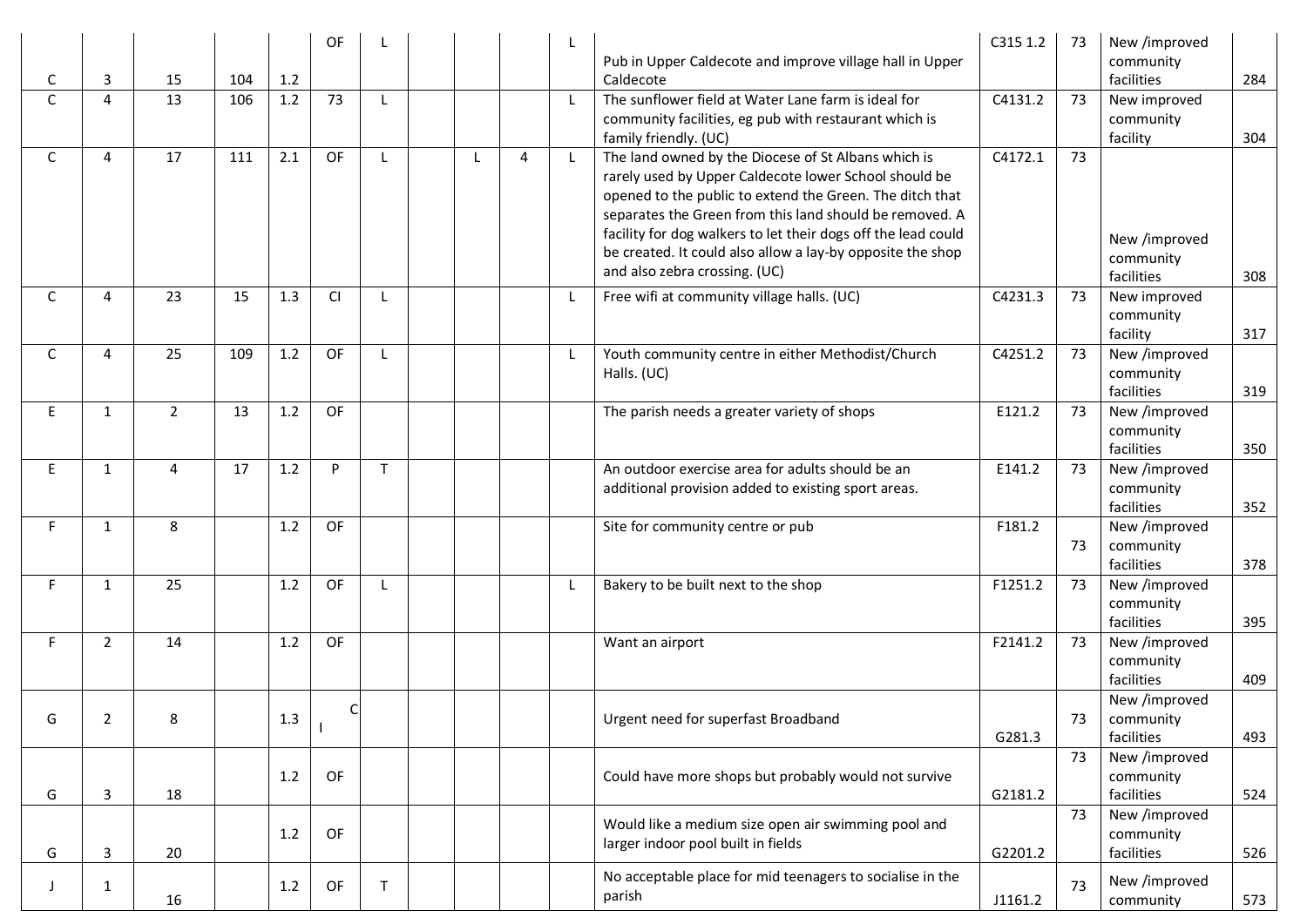|             |                |                |     |     |            |             |  |  |                                                                                                                                                                                                            |                           |    | facilities                                                                                                                                                                                                     |     |
|-------------|----------------|----------------|-----|-----|------------|-------------|--|--|------------------------------------------------------------------------------------------------------------------------------------------------------------------------------------------------------------|---------------------------|----|----------------------------------------------------------------------------------------------------------------------------------------------------------------------------------------------------------------|-----|
|             |                |                |     |     |            |             |  |  |                                                                                                                                                                                                            |                           |    |                                                                                                                                                                                                                |     |
|             | $\mathbf{1}$   | 21             |     | 1.2 | OF         | $\mathsf T$ |  |  | Could PFA create a mothers network and meeting place<br>for those with children under 4 years                                                                                                              | J1211.2                   | 73 | New /improved<br>community<br>facilities                                                                                                                                                                       | 578 |
| K           | $\overline{2}$ | $\overline{7}$ |     | 1.2 | 0F         |             |  |  | Parish campsite to be used for Parish residents. This<br>could be sited on the Northill Parish side of the river Ivel                                                                                      | K271.2                    | 73 | New community<br>facility                                                                                                                                                                                      | 626 |
| A           | 3              | 10             | 11  | 1.3 | <b>BUS</b> |             |  |  | Need to retain the post office for home workers/ small<br>businesses/self employed - Parish                                                                                                                | A3101.3                   | 74 | Maintain<br>PO/Shop in U/C                                                                                                                                                                                     | 81  |
| B           | 4              | 9              | 89  | 1.2 | OF         |             |  |  | Maintain post office and shop in Upper Caldecote                                                                                                                                                           | B491.2                    | 74 | Maintain<br>PO/Shop in U/C                                                                                                                                                                                     | 184 |
| F.          | $\mathbf{1}$   | 24             |     | 1.2 | OF         |             |  |  | PO on Hitchin Rd to remain serving the local communities                                                                                                                                                   | F1241.2                   | 74 | Maintain<br>PO/Shop in U/C                                                                                                                                                                                     | 394 |
| F           | 3              | 30             |     | 2.2 | н          |             |  |  | Keep churches, post office, schools, playgroups and<br>maypole                                                                                                                                             | F3302.2                   | 74 | Maintain<br>PO/Shop in U/C                                                                                                                                                                                     | 448 |
| G           | $\mathbf{1}$   | 18             |     | 2.2 | H.         |             |  |  | Retain post office and shops in parish (2 comments)                                                                                                                                                        | G1182.2                   | 74 | Maintain<br>PO/Shop in U/C                                                                                                                                                                                     | 479 |
| G           | $\overline{2}$ | 9              |     | 1.2 |            |             |  |  | Community shop in Northill /Ickwell - but could impact<br>on PO business at UC                                                                                                                             | G291.2                    | 74 | Maintain<br>PO/Shop in U/C                                                                                                                                                                                     | 494 |
| G           | 3              | 31             |     | 2.2 | н          |             |  |  | Need to keep recreation areas, PFA, village greens,<br>churches, schools, post office, old buildings                                                                                                       | G2a312.<br>$\overline{2}$ | 74 | Maintain<br>PO/Shop in U/C                                                                                                                                                                                     | 539 |
| B           | 3              | 11             | 93  | 4   | <b>OF</b>  |             |  |  | <b>Additional sports</b>                                                                                                                                                                                   | B3114                     | 77 | <b>Additional sports</b>                                                                                                                                                                                       | 170 |
| F.          | $\overline{2}$ | $\overline{4}$ |     | 1.2 | OF         |             |  |  | Want indoor gym and football pitch                                                                                                                                                                         | F241.2                    | 77 | <b>Additional sports</b>                                                                                                                                                                                       | 399 |
| F.          | $\overline{2}$ | 5              |     | 1.2 | OF         |             |  |  | Want adult open air gym                                                                                                                                                                                    | F251.2                    | 77 | <b>Additional sports</b>                                                                                                                                                                                       | 400 |
| F.          | $\overline{2}$ | 6              |     | 1.2 | OF         |             |  |  | Want swimming pool indoor and outdoor (2)                                                                                                                                                                  | F261.2                    | 77 | <b>Additional sports</b>                                                                                                                                                                                       | 401 |
| F.          | $\overline{2}$ | $\overline{7}$ |     | 1.2 | OF         |             |  |  | Want Equestrian Centre                                                                                                                                                                                     | F271.2                    | 77 | <b>Additional sports</b>                                                                                                                                                                                       | 402 |
| F.          | $\overline{2}$ | 8              |     | 1.2 | OF         |             |  |  | Want skate park                                                                                                                                                                                            | F281.2                    | 77 | <b>Additional sports</b>                                                                                                                                                                                       | 403 |
| F           | $\overline{2}$ | 9              |     | 1.2 | OF         |             |  |  | Want basketball Court                                                                                                                                                                                      | F291.2                    | 77 | <b>Additional sports</b>                                                                                                                                                                                       | 404 |
| F.          | $\overline{2}$ | 10             |     | 1.2 | OF         |             |  |  | Want indoor football pitch                                                                                                                                                                                 | F2101.2                   | 77 | <b>Additional sports</b>                                                                                                                                                                                       | 405 |
| $\mathsf C$ | 4              | 14             | 107 | 4   | OF         |             |  |  | This waterway is an ideal boundary to separateUpper and<br>Lower Caldecote from the rest of the parish. The two<br>halves of Northill Parish are completely different and<br>should be separated.(Map Ref) | C4144                     | 86 | This waterway is<br>an ideal boundary<br>to separateUpper<br>and Lower<br>Caldecote from<br>the rest of the<br>parish. The two<br>halves of Northill<br>Parish are<br>completely<br>different and<br>should be | 305 |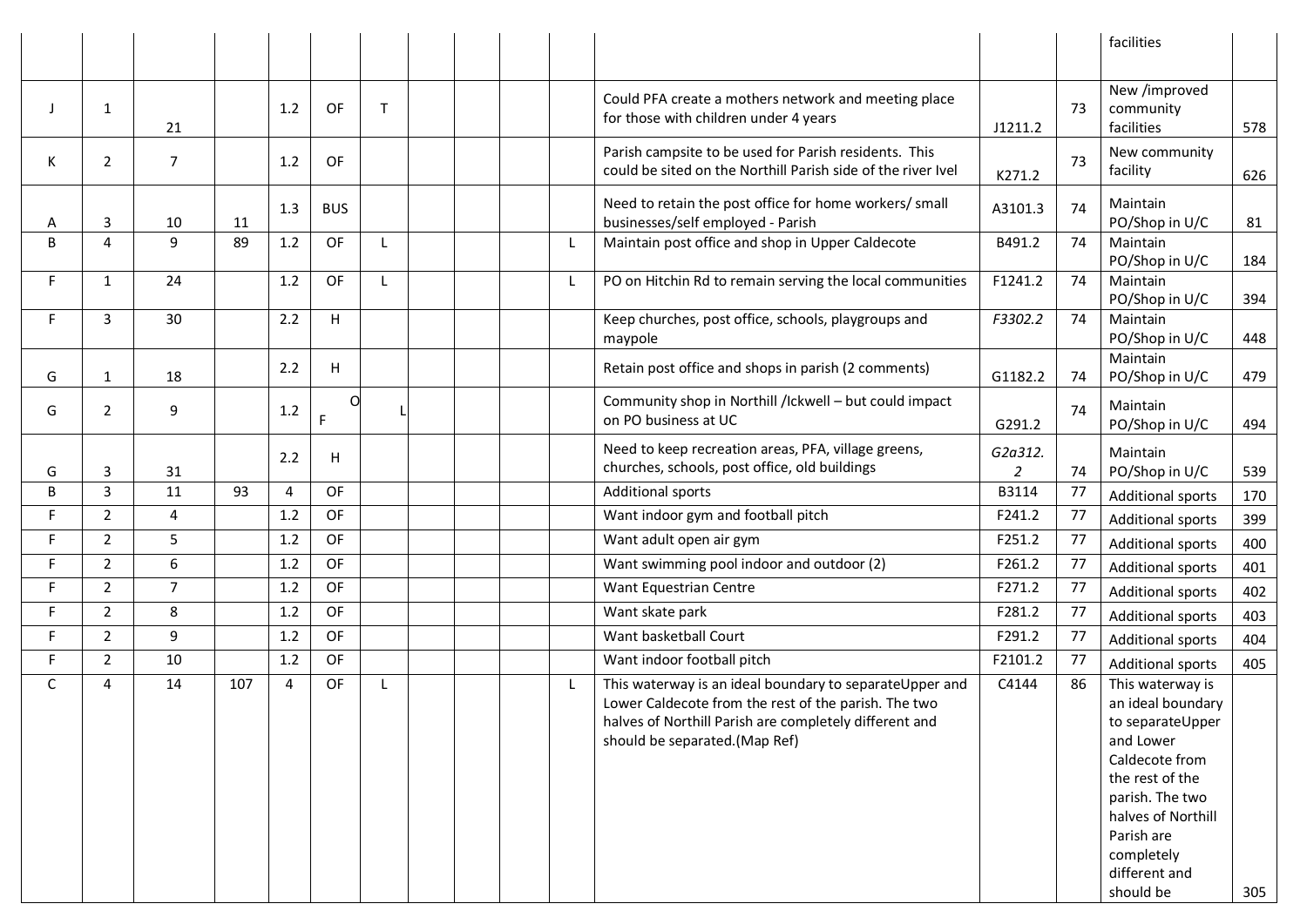|   |                |                |     |     |          |              |              |    |                                                                                                                      |         |    | separated.(Map<br>Ref)           |     |
|---|----------------|----------------|-----|-----|----------|--------------|--------------|----|----------------------------------------------------------------------------------------------------------------------|---------|----|----------------------------------|-----|
| A | 1              | 13             | 74  | 1.2 | P        |              | $\mathsf{T}$ |    | Lack of children's play area in Northill                                                                             | A1131.2 | 98 | New /improved<br>play areas regd | 15  |
| A | 1              | 14             | 75  | 1.2 | P        | L            |              |    | Better play facilities in UC                                                                                         | A1141.2 | 98 | New /improved<br>play areas regd | 16  |
| A | $\overline{2}$ | $\overline{7}$ | 73  | 1.2 | P        |              |              |    | Play Areas (plural) within each development                                                                          | A271.2  | 98 | New /improved<br>play areas regd | 41  |
| A | $\overline{2}$ | 10             | 78  | 1.2 | P        |              | $\mathsf T$  |    | Children's play area/facilities in L/C                                                                               | A2101.2 | 98 | New /improved<br>play areas regd | 44  |
| A | $\overline{2}$ | 12             | 76  | 1.2 | P        |              |              |    | Ickwell Green play equipment                                                                                         | A2121.2 | 98 | New /improved<br>play areas regd | 48  |
| A | $\overline{2}$ | 13             | 77  | 1.2 | P.       |              |              |    | PFA additional play equipment - improve what's there                                                                 | A2131.2 | 98 | New /improved<br>play areas regd | 49  |
| B | $\overline{2}$ | 4              | 97  | 1.2 | P        |              |              |    | Play area behind housing.                                                                                            | B241.2  | 98 | New /improved<br>play areas regd | 149 |
| B | 3              | 10             | 98  | 1.2 | P        | $\mathsf{T}$ |              |    | Play park for children                                                                                               | B3101.2 | 98 | New /improved<br>play areas regd | 169 |
| B | 4              | 6              | 94  | 1.2 | P.       | L            |              |    | Playground for children in Upper Caldecote, Northill and<br>Ickwell                                                  | B461.2  | 98 | New /improved<br>play areas regd | 180 |
| B | 4              | $\overline{7}$ | 99  | 1.2 | P        |              |              |    | Make playground at the pub available to all, also the<br>school playground could be used for the community           | B471.2  | 98 | New /improved<br>play areas regd | 181 |
| B | 4              | 8              | 96  | 1.2 | P        |              |              | 16 | Play equipment or leisure facilities - bench/BBQ at<br>Pound Close                                                   | B481.2  | 98 | New /improved<br>play areas regd | 182 |
| C | 1              | 25             | 112 | 1.2 | <b>P</b> | $\mathbf{I}$ |              |    | Children's play facilities Ickwell Green or in SE corner.                                                            | C1251.2 | 98 | New /improved<br>play areas regd | 234 |
| C | 4              | $\mathbf{1}$   | 113 | 1.2 | P        |              |              |    | Play equipment for the play area in Pound Close UC                                                                   | C411.2  | 98 | New /improved<br>play areas regd | 292 |
| C | 4              | $\overline{2}$ | 114 | 1.2 | P        | $\mathbf{I}$ |              |    | Play equipment/splash park/outdoor gym on the Green<br><b>UC</b>                                                     | C421.2  | 98 | New /improved<br>play areas regd | 293 |
| C | 4              | 3              | 115 | 1.2 | P        | -L           |              |    | Play equipment/splash park/outdoor gym on Ickwell<br>Green                                                           | C431.2  | 98 | New /improved<br>play areas regd | 294 |
| C | 4              | 12             | 116 | 1.2 | P        | L            |              |    | Extra play equipment for older children, eg. skate park.<br>(UC)                                                     | C4121.2 | 98 | New /improved<br>play areas regd | 303 |
| С | 4              | 24             | 122 | 1.2 | PK       |              |              |    | Derelict tennis courts should be repurposed (skate park).<br>(UC)                                                    | C4241.2 | 98 | New /improved<br>play areas regd | 318 |
| С | 4              | 29             | 118 | 1.2 | P        |              |              |    | The whole Parish should be told about the Parish<br>Council's ownership of the Pound Close play area, and            | C4291.2 | 98 |                                  |     |
|   |                |                |     |     |          |              |              |    | how >95% of the parish has not heard about it and even<br>less will use it                                           |         |    | New /improved<br>play areas regd | 323 |
| D | $\mathbf{1}$   | 5              |     | 1.2 | P        |              |              |    | Play area needed for 5-9yo age groups.                                                                               | D151.2  | 98 | New /improved<br>play areas reqd | 328 |
| D | $\mathbf{1}$   | 6              |     | 1.2 | P        |              |              |    | Other ages well catered for, but facilities could be mixed<br>so parents can watch different age groups in one place | D161.2  | 98 | New /improved<br>play areas reqd | 329 |
| D | $\mathbf{1}$   | 7 <sup>7</sup> |     | 1.2 | P        |              |              |    | PFA well worth investing in as supports so many groups-                                                              | D171.2  | 98 | New /improved                    | 330 |